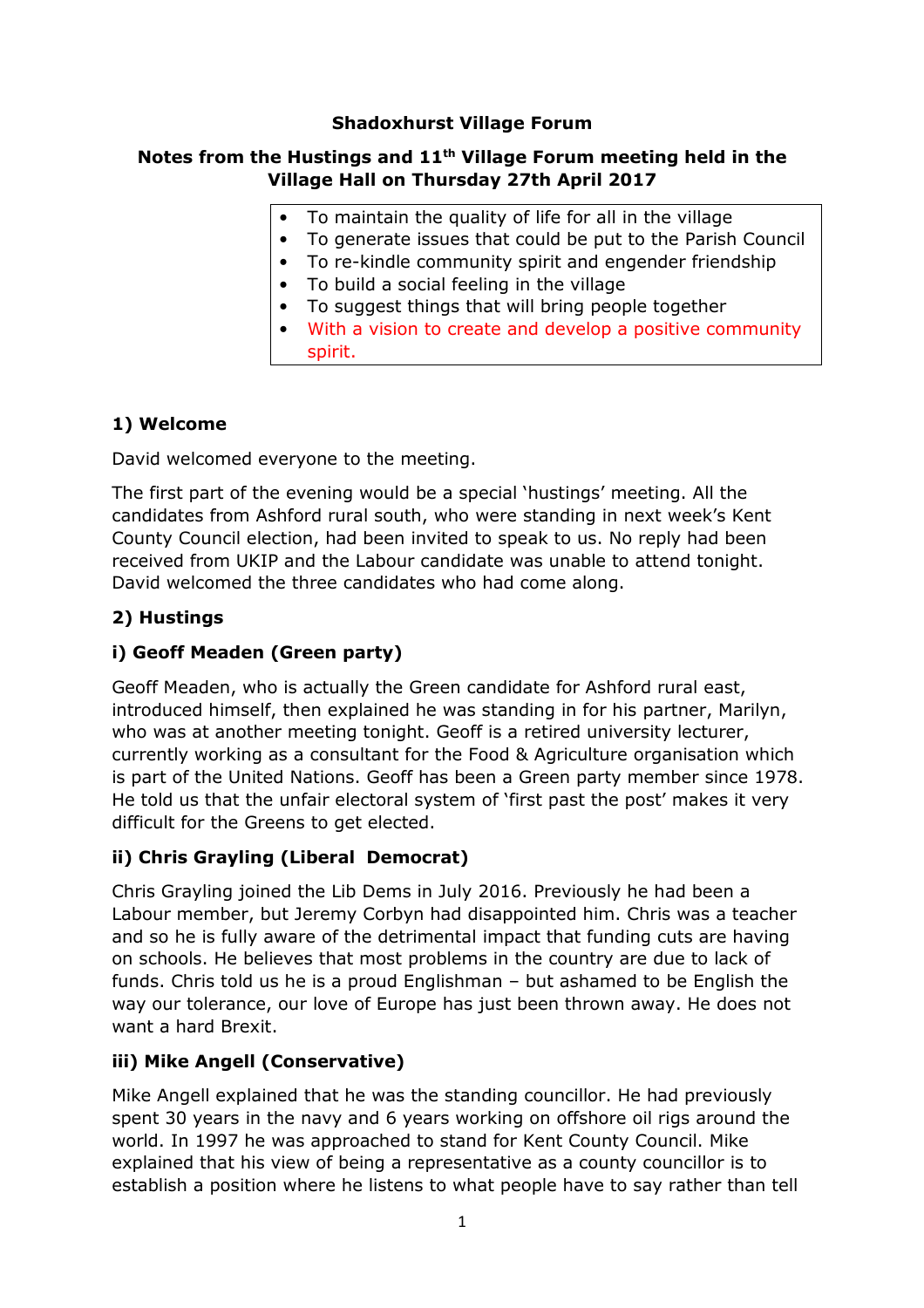them what he feels they ought to be thinking – because if he doesn't listen, he doesn't know what's going on. He has 9 parish councils on his patch and tries to attend as much as possible. Mike told us about some of his current KCC responsibilities including the Health overview scrutiny committee and Ambulance Service.

Mike then went on to say that he knows we have a problem here with speeding traffic through the village, and that we would like the speed limit to be reduced to 30mph. Mike arranged a site meeting which took place, but the council was running out of money by the end of the financial year. His intention is to work with the Parish Council to try and get it reduced to 30mph (including Tally Ho Road). He felt our Parish Council had produced an excellent case, but may have to contribute financially.

David thanked all candidates for speaking.

## **3) Questions from the floor:**

**i) "Government policy states that a village like ours should have a 30mph speed limit. As elected county council members, you become leaders of the traffic authority supposed to enact government policy. I'm not suggesting this should overpower policies that say there needs to be a crash casualty record, but that quality of life issues should be alongside them and government should provide funds to back up their own policy. What would you do to make it happen?"** 

Response from Geoff Meaden: if one village has it, why not Shadoxhurst? Ask Bethersden how they did it. Ask KCC why they haven't done it. If they prevaricate I would visit Mr Balfour (in charge of transport at KCC) and explain your situation.

Response from Chris: It should be 30mph because it's government policy. But there's no money.

Response from Mike: There's about £400,000 set aside for Chilmington Green. I will speak to officers about perhaps accessing some money. There is a plan where a lot of speed limits are being changed but we can only afford to do so many a year because it's an expensive and legal process.

Bilsington and Ruckinge are sharing the cost of Speed indicator units. Every now and then they move them to try and get speeds down. This might be another option. Let's discuss this in detail at a later date.

Ian commented that for SIDs to be effective the speed limit needs to be correct in the first place.

**ii) "What about a 30mph limit on Criol Lane? This is currently a single track road with the national speed limit. As increasing numbers of cars, lorries and farm vehicles use it, it will only get worse – especially with Chilmington Green. What are your thoughts?"**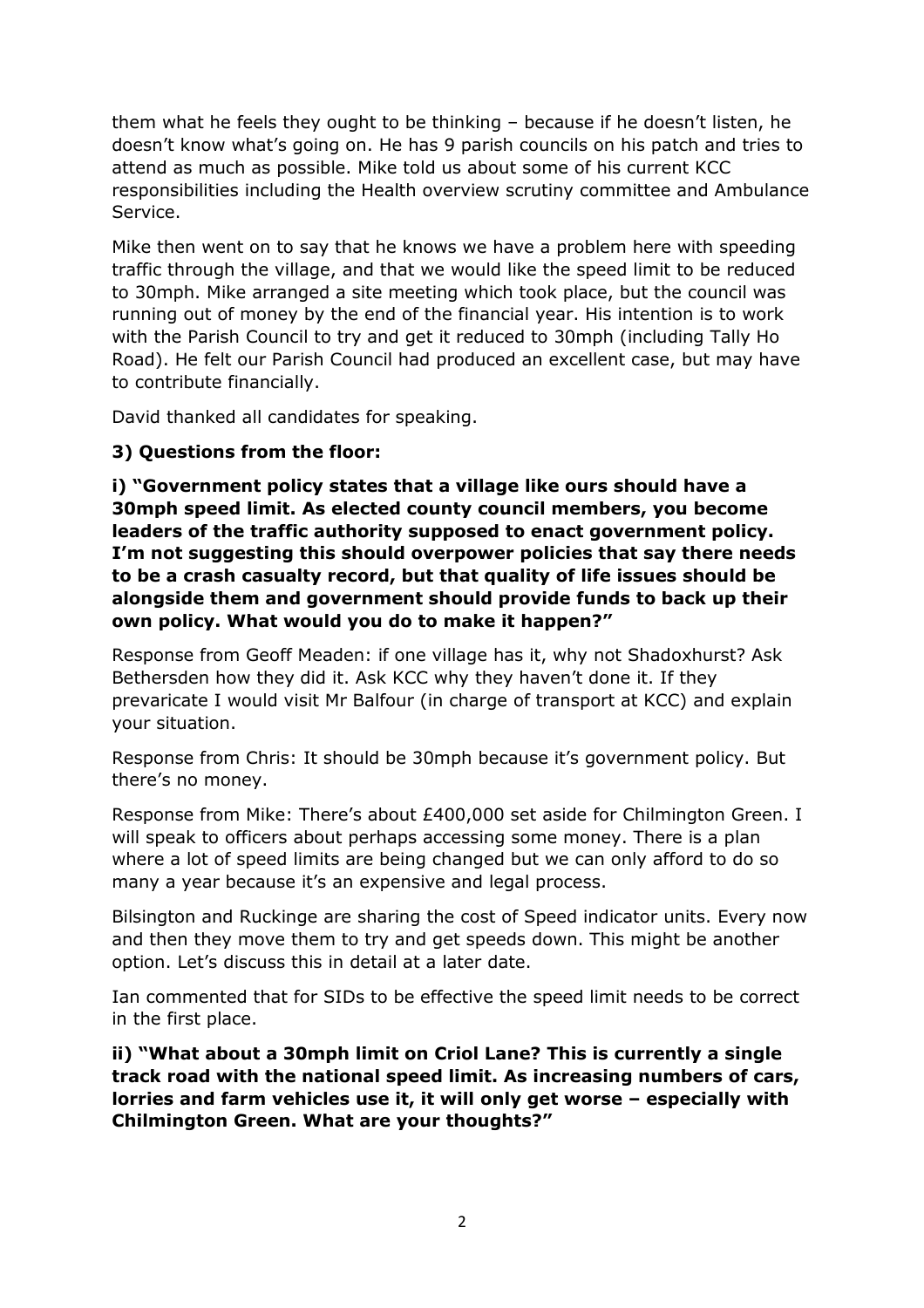Mike asked the questioner to leave his details, but he thinks Criol Lane will be redesigned because it will be an access road to Chilmington Green. Mike said he will get this confirmed. David pointed out that we need to look holistically at the village speed limits and not just do little bits at a time."

### **iii) "Regarding development – I and many other people think we've enough 4 or 5 bed houses. Please give us your views."**

Response from Geoff Meaden: Development is a huge problem across the country. Central government have told the Councils that this is a local issue, that Local people should decide, but local people don't have a say because it's all dictated from central government. Districts have been told to increase their housing numbers, which is reasonable in many senses, because so many people can't afford a house. Houses are too expensive for first time buyers. There should be a great increase in council houses, they were all sold without replacement. Our priority would be to have some development, but the development would mainly consist of smaller, affordable houses, and the vast majority would be council houses. I can't understand why Ashford took on Chilmington Green – it's going to cause a lot of problems – for Kent County Council too because they will have responsibilities regarding infrastructure.

Response from Chris: I am anti-development within villages. Should be focussed on Ashford. We haven't got the infrastructure, e.g. no mains gas.

Response from Mike: I agree with both other candidates to some extent. Infrastructure is very important. The days of the Parish Council having a needs requirement have been swept away. If you put more houses into a village eventually you'll need a school. Many children in this area are bussed to school in Tenterden, there will be four new schools at Chilmington, and an application for a secondary school will be made shortly, but they will serve the needs of the new development and in any case they will take time. The village can grow quite happily if the Parish Council explains what it needs for the people who may want to live there. We need services for children of all ages and for elderly people. We need a good bus service. We need infrastructure and this takes an enormous amount of structural planning. This won't happen overnight, so we need to be very careful about what the limit is for the number of houses we build in the village areas.

The questioner asked for clarification: **"are you saying you're for development?"** 

Response from Mike: No, I'm not. I am for what the Parish Council needs – I'd like to go back to the old needs system rather than it being imposed upon  $-1$ think that's wrong.

**iv) " I was surprised to hear that there is a planning committee at Kent County Council because it seems to me that all you plan are houses. If you go into Ashford the facilities there are going down and down. So what plans do you make to regenerate town centres and make them attractive places to go?"**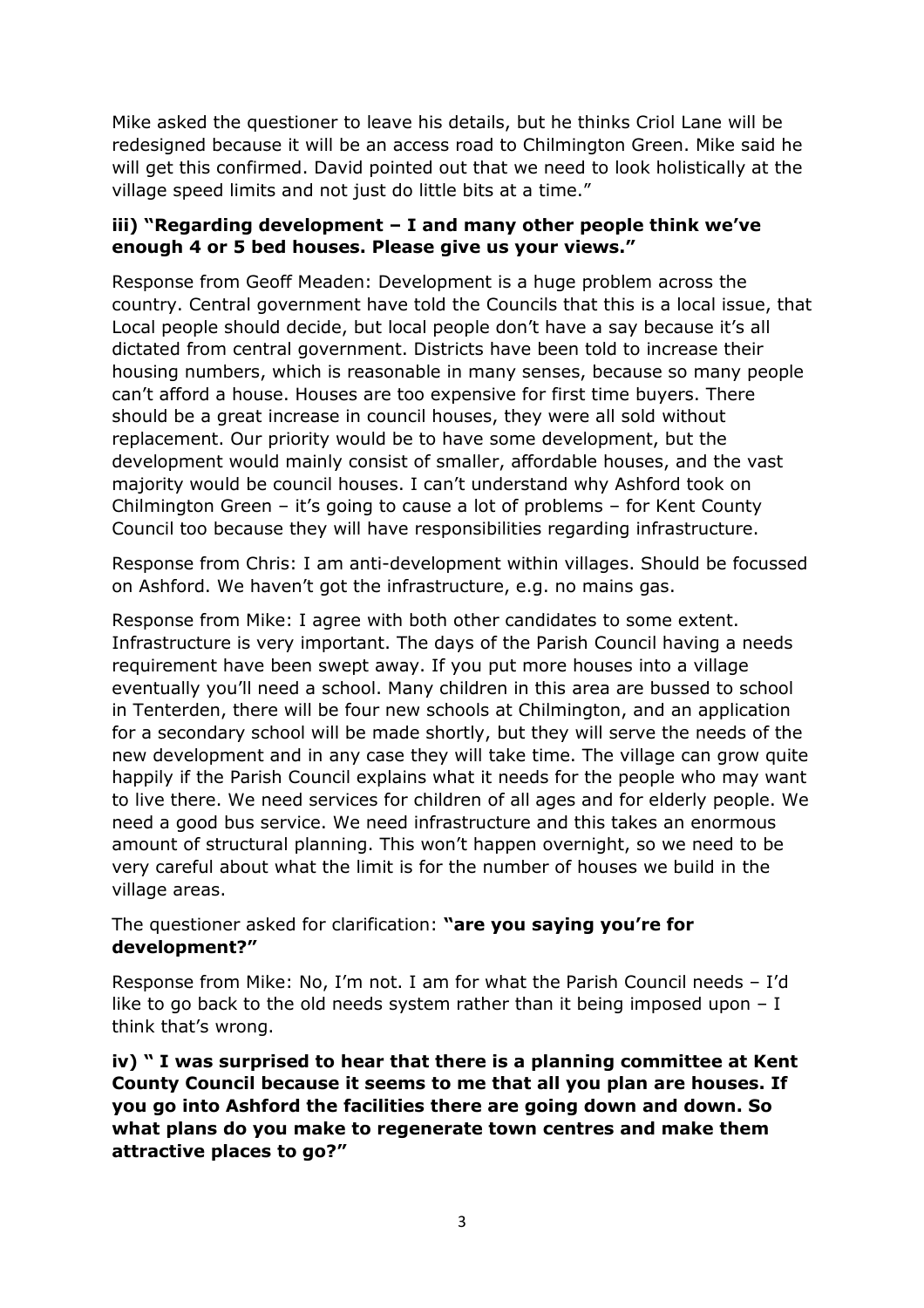Response from Geoff Meaden: I agree. We lack funding for everything. The government says it is increasing funding, but our population is increasing. The government is too chicken to increase taxes. But if we pay more taxes we get more equality and we can improve our town centres, education, hospitals and roads.

#### The questioner asked: **"What do councils actually do to encourage and support new businesses?"**

Response from Geoff: There are enough different projects in the county that are geared towards economic development. There are many industrial parks but they are just not being filled, likewise office space is not being used. A big office block in Canterbury has just been converted into flats. Money is being spent inappropriately.

Chris Grayling left the meeting at this point.

## **v) "What's going on at Duck Lane is unbelievable. I can't get out of Duck Lane, lorries are wrecking it. The business should never have got planning permission. The woodland has been destroyed. There has been no screening. It looks like Stalag 18 with high fencing. We are having to live with all this. I feel that no one will listen"**

Response from Mike: I am following what's going on. A certain matter has been referred to the police for investigations. Let's hope that something happens.

Candidates were thanked for their contributions.

Refreshment break

## **4) Notes from the last meeting 16/3/17**

Notes had been circulated and David asked people to let him know if there were any comments about them.

### **5) Cllr Brad Bradford**

Cllr Bradford said he knew that many of us had been 'living and breathing' the planning application (for the land between Park Farm Close and The Hollies) and that it had been at the forefront of our minds for a long time. He explained that between the February Parish Council meeting (where he had said that he would support the Parish Council whatever their decision regarding this planning application) and the Planning Committee meeting on the  $15<sup>th</sup>$  March he had attended 34 meetings as a Borough Councillor, with dozens of conversations about dozens of things, in many places including on the stairs, so if someone asks him "when did you find this out? if I say genuinely I don't know or can't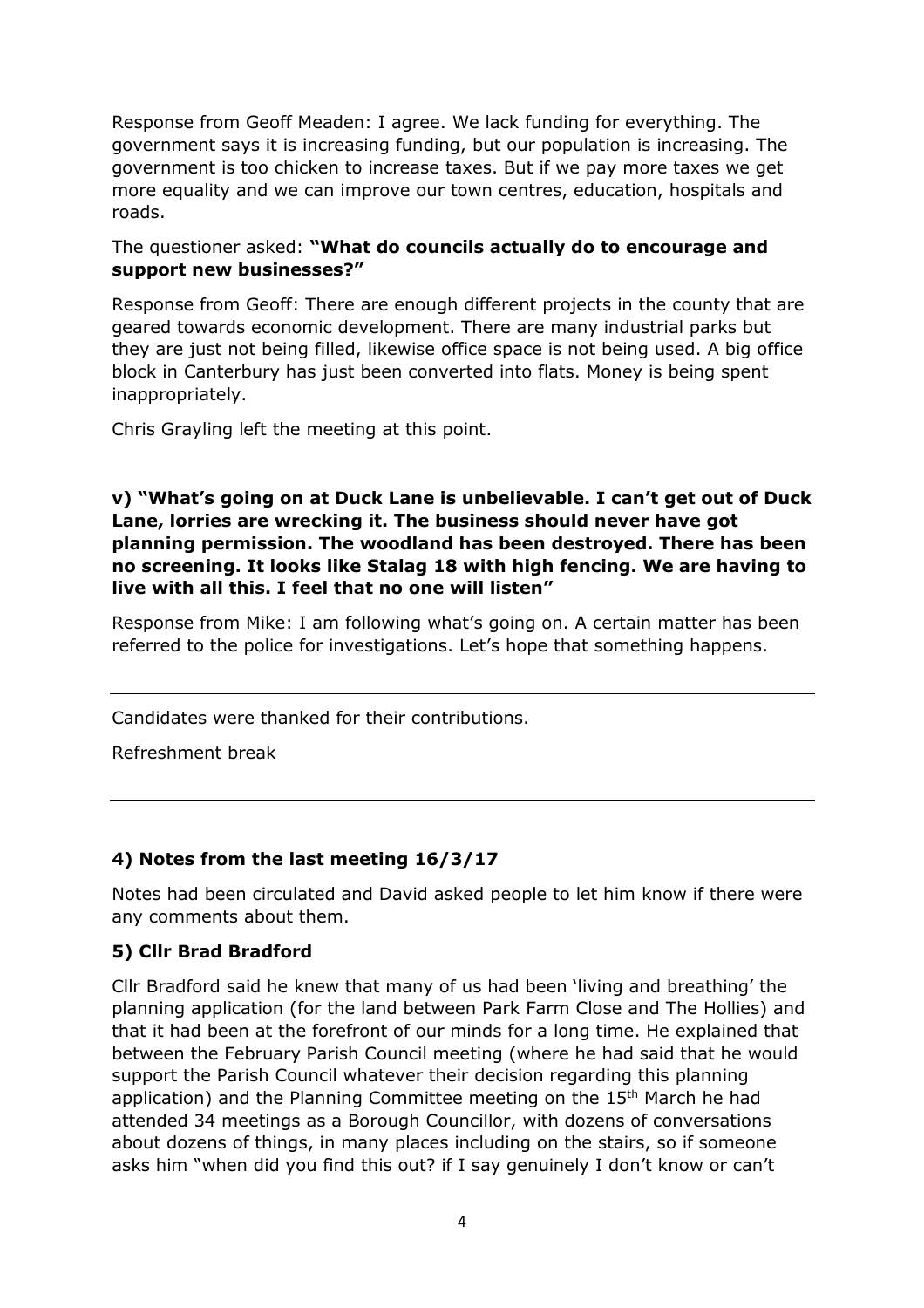remember you're going to have to accept it. Equally, I find email a shoddy form of communication". Cllr Bradford explained that he had many things going on during this period of time, and that "this wasn't a primary focus of my attention. It doesn't mean I didn't treat it properly or deal with it with a great deal of thought just before the planning meeting".

## **Question: "Why did you change your mind?"**

Cllr Bradford told us the mistake he made was to say to the Parish Council that he would support them regardless of their decision. He realised nearer to the planning meeting that he should never have said this. He felt, however, that he hadn't made the bigger mistake of "knowing what I know, I could have gone to that planning meeting and thought they don't know what I know, I'll just go along with what I told the Parish Council, I'll work hard and support refusal. Let's face it, if I'd supported refusal, it would have been refused, make no bones about it, I won that application and know I did, deliberately." Cllr Bradford said he did what he thought was right on the night.

### **Question: "I want to know what you really believed when you first said you would support the Parish Council. If you believed so strongly, and gave an opinion on one side, what made the decision to change your mind?"**

Cllr Bradford explained that as he'd told the Parish Council he thought their game plan was wrong, he believed that no Parish Councillor could have thought he absolutely believed in refusal of this application. He had said what he said because as a Borough Councillor he wanted to support the Parish that had elected him.

## **Question: "why didn't you support the Parish when you said you would support them, and then you just turned tail and you don't even tell anybody that you're going to do it".**

Cllr Bradford: " yes I did, and now you're wrong, again". Cllr Bradford said that a week before the planning meeting he had spoken to Mr Richmond-Coggan (Parish Councillor) in the pub and asked what the Parish Council were minded to do. Mr Richmond-Coggan told Cllr Bradford that the Parish Council were all against it. To which Cllr Bradford stated he replied "in which case I've got a problem because I'm not sure I can support that". He explained that he wasn't sure because as a Councillor he is required to remain objective and listen to all the evidence up until he speaks at the planning committee meeting.

Cllr Bradford stated that he listened to all the speakers at the planning meeting and then decided there were just two questions to consider: "If I fight this application and get it refused, do I honestly and truly believe that the land won't be developed? The answer is no, I don't". The second question was "in that case, do you think you will ever see an application this good for that piece of land in the village? and the answer is no".

In his address to the planning committee Cllr Bradford said he had a duty to support development in our villages, to make sure that Gladman style appeals don't wipe out the villages. Cllr Bradford believed that if he had supported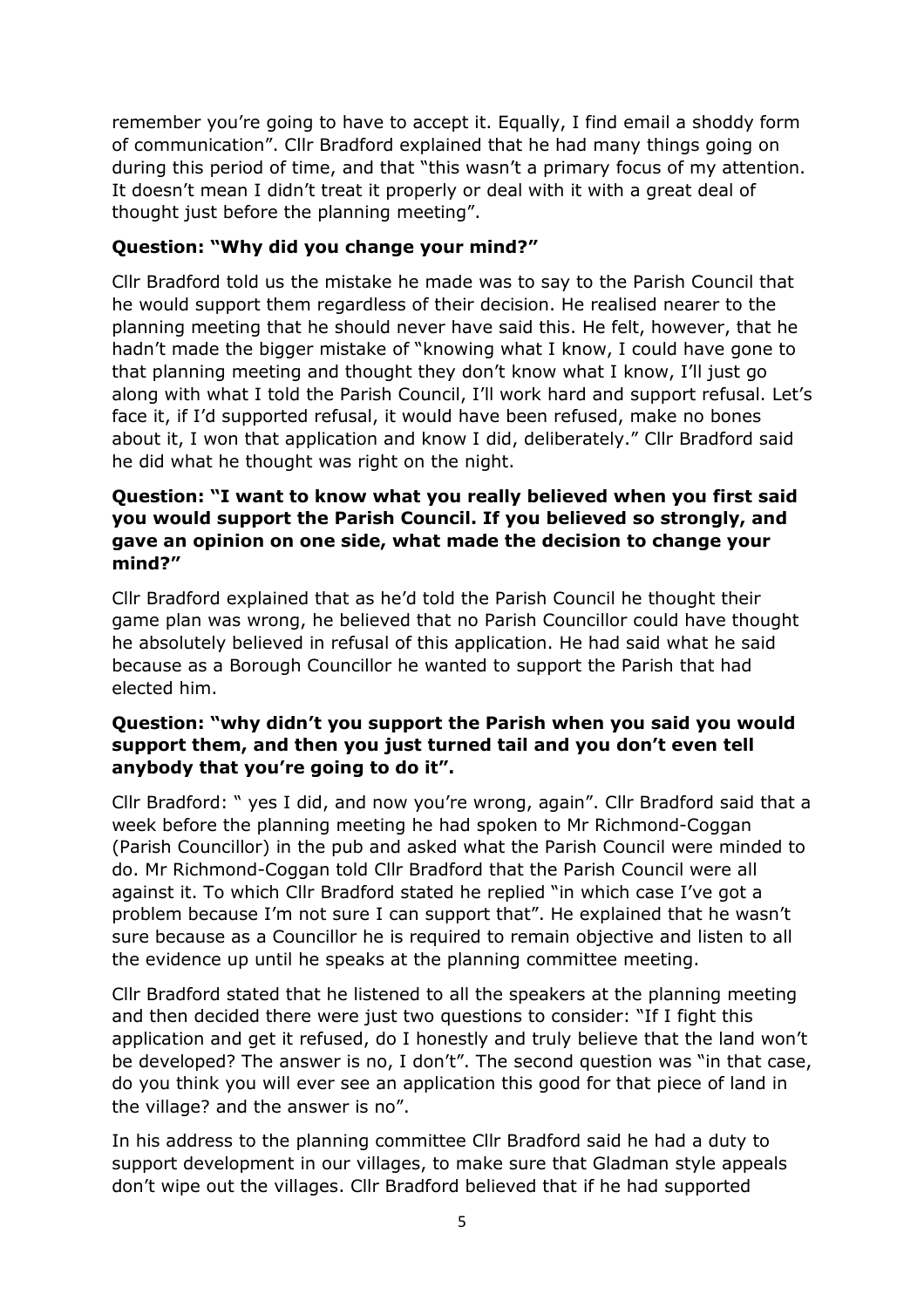refusal, the developer would have gone ahead with the appeal for the previously refused 15 house application, and that this would have been won by the developer. Having been given planning permission in principle for this field, the developer would then have made a new application for a larger number of houses.

**Comment: "What I'm hearing from you is what many of us heard from the developer when he came round to Park Farm Close, and people felt they were being subtly bullied into doing something they didn't want to do – accept the development , or get something worse. We're being pressured into accepting things we don't want to accept – and now we'll lose the pub field as well because of this".** 

### **Question: "from a technical perspective, could Jarvis still put in another application?".**

Cllr Bradford stated that this could happen, although he felt it was unlikely. When asked if he would support an application for 25 or 30 houses there, he said that he would not.

#### **Question: "Why did Ashford Borough Council produce the site plan for Jarvis?"**

Cllr Bradford explained that it is normal for the planners to collaborate with developers to work out a suitable plan.

#### **Question: "why can't Ashford Borough Council complete their development plan?"**

Cllr Bradford explained that the Council was currently working on the plan, but like all policies and plans it's now 'off the table' and so wouldn't have made a difference to this case. Now any developer can go anywhere in the Borough and put in for planning permission. This is because Ashford Borough doesn't have a 5 year land for housing supply.

### **Question: "why did you propose the motion to allow this development?".**

Cllr Bradford told us about the protocol at planning committee. It is normal practice when you speak about an application and you're the ward member to give your address then support it by a proposal to refuse or permit. He said that normally the Chairman would remind the ward councillor if they forgot to make a proposal.

#### **Question: "As a civic leader can I appeal to you, on behalf of every villager in this district, to get the Council to prioritise getting its own house in order because the reason we are not protected by the policies we had before is primarily because Ashford Borough Council has failed to meet its own unachievable targets. It still promotes itself as an area of growth. That needs to be addressed, and until it is, you'll have no choice but to keep letting people like us down".**

Councillor Bradford said the reason the housing targets couldn't be met was because "every single village in the Borough does what you did. Every time someone says we want to build 12 houses at a density of 8 per hectare – you say you can't build here – get yourself sorted out Ashford Borough Council – get your housing land supply because it's affecting us – but we don't want any houses here."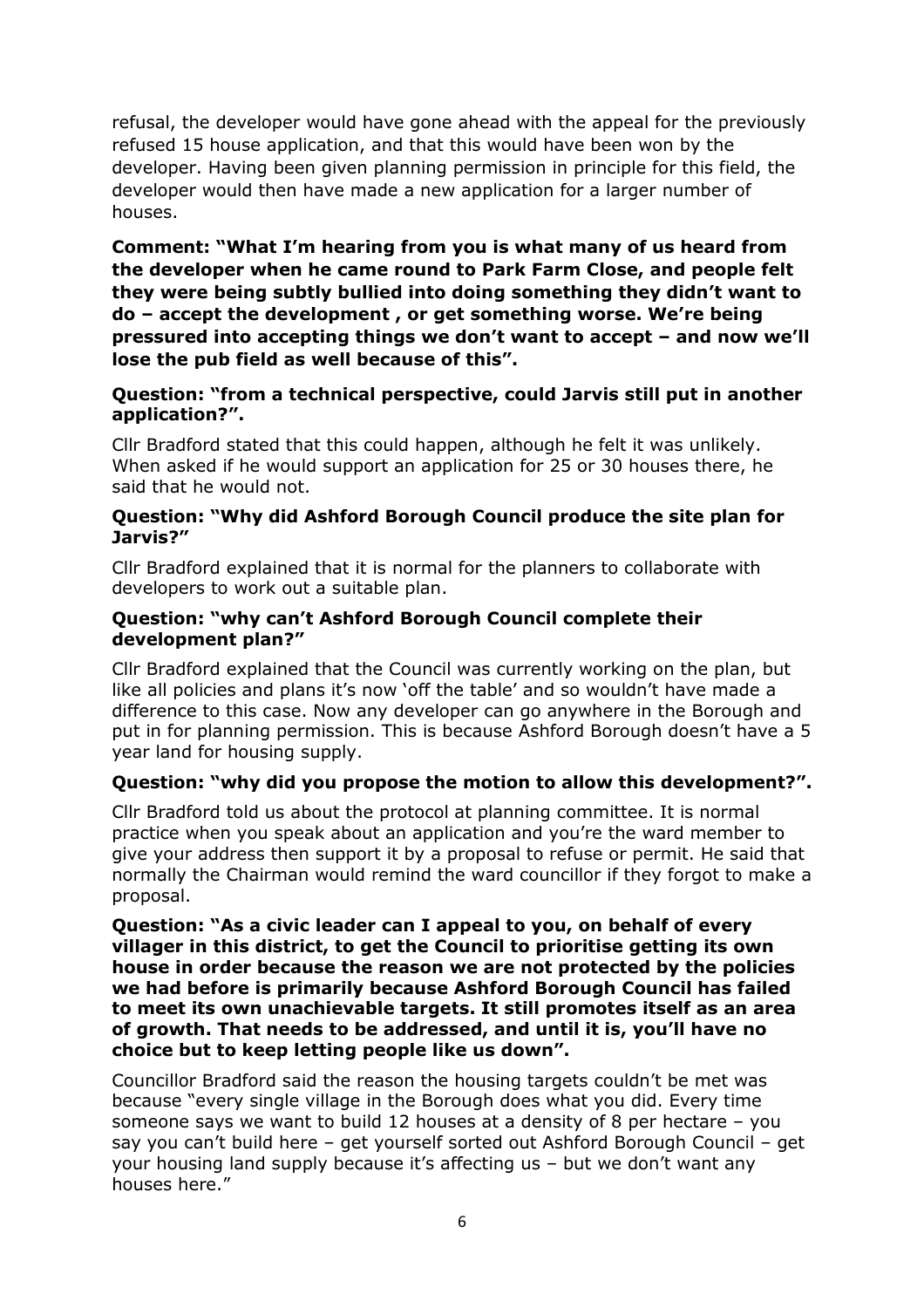# **Question: "But aren't the housing targets unrealistic?".**

Cllr Bradford said the government, not Ashford, sets the targets. The decision to build Chilmington Green wasn't the council's idea either.

### **Question: "Surely we don't have to be an area of growth. That's a political decision by Ashford isn't it?"**

Cllr Bradford stated that he wasn't allowed to comment on political decisions due to the forthcoming elections.

### **Question "It's taken years to get going at Chilmington so now you're building in the villages".**

Cllr Bradford explained these things take a lot of time, it's not that the council isn't trying. He said that members of the planning committee did not like the position that Ashford was currently in, and some were concerned that they wouldn't be re-elected because of the situation.

## **Question: "How does the potential £50,000 cost of an appeal impact on your duty as a Councillor, for us?".**

Cllr Bradford said his duty as a Councillor to us was to get the best deal he could for our village. He also represents the Borough as a cabinet member, but he doesn't base a decision on saving appeal costs to Ashford Borough Council.

# **Question: " when is the new Development Plan going to be finished?".**

The plan has been out for consultation, and there has been a call for more sites. It will probably come back this year for more consultation and then be published next spring (2018). But without the 5 year land for housing supply, the plan is irrelevant. It's a crisis. That's the situation the Council is in.

**Question: " when we met with planners earlier this year, even they were concerned that the balance had now tipped away from any form of local democracy, the balance was in the developers favour, and although they hoped the new plan would identify enough housing to meet their targets, they didn't actually think they would be able to maintain targets for more than 1 or 2 years at a time. So this problem is not going to go away until the housing target figures are reduced and made more realistic".** 

Cllr Bradford said there is lots of work going on in the Council to try and deal with this. They were lobbying the government about unfair rules that made the current situation unsustainable. So he didn't think this would go on forever.

## **Question: "at planning committee you asked why no one had supported the brownies and guides when they had to leave their hall. 1) Why did you raise it 2) I heard you had a hand in getting rid of the guides and brownies. Would you like to comment?"**

Cllr Bradford stated emphatically that he didn't get rid of the brownies and guides. He said he could explain this at length to anyone who wanted to hear, although not at this meeting. Regarding the reason he raised it at planning committee – it was to win the committee over by persuading them that the same people who'd written all those passionate letters about how the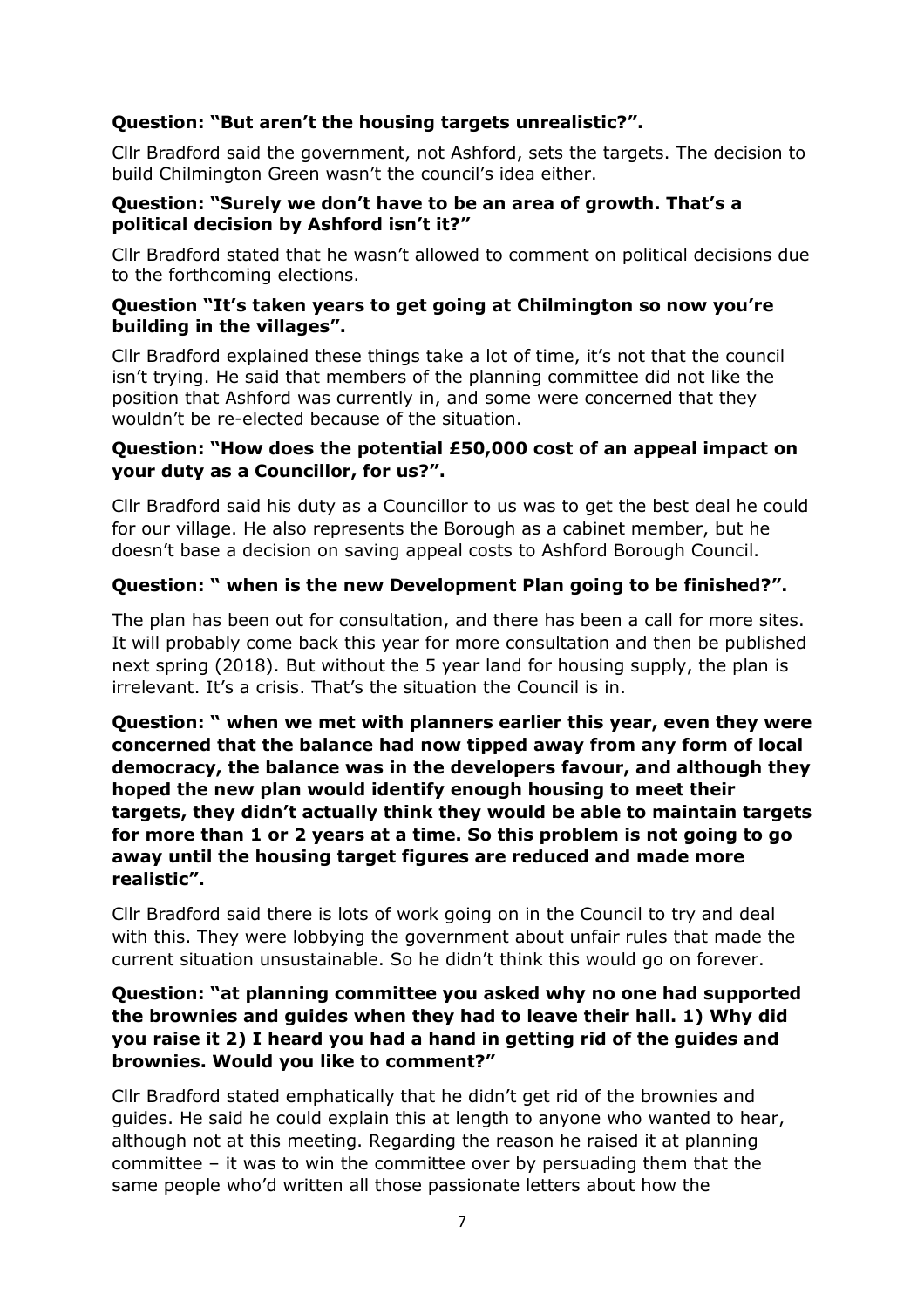development would be so bad for the village didn't really care so much because they had let all the clubs and societies close.

## **Question: " You did what you wanted. You didn't represent us. We elected you to represent us. I think you should resign because you didn't represent us".**

Cllr Bradford said he was a Borough Councillor, and he was working hard doing important work regarding health issues in the Borough. He had no intention of resigning, and we can exercise our vote at the next election. He reiterated that he did what he thought was best on the night.

## **Question " What is the point of Parish Council decisions if the Borough Council just overturn all our decisions?"**

Cllr Bradford explained we were in a difficult situation right now. A year ago things were different. No one at planning wants to be in this situation. Most Councillors just want to be re-elected, including Cllr Bradford. No one wants to see houses right across the Borough.

**Question: " Don't Councillors still have choices? There were other Borough Councillors on the committee who did speak up for us. They said the site was not allocated for development and that this was exactly the sort of case where they had to use their consciences, listen to what people in the villages were saying, about how worried they were of being joined up with large developments like Chilmington Green."** 

"I made the choice that I thought was right on the night".

David said he hoped a line could now be drawn under this matter – and that we could move on and be positive about what we can do.

Cllr Bradford told people that they could meet him or phone him, but he felt email was the worst form of communication.

## **6) Village Events**

The Parish Council are developing a village vision, based on the things that you have told us are important to you. We are passionate about Shadoxhurst and will share our ideas with you at the meeting on Saturday 13<sup>th</sup> May. We will send out information before the meeting to everyone in case you can't be there.

The dog show is Saturday June 24<sup>th</sup> at Green Farm.

Harvest festival event last weekend in September on the recreation ground.

Later in the year – a murder mystery (Peter Webb)

The showcasing Shadoxhurst event has created interest for new clubs – a sewing club, poetry, village history and Spanish conversation. More details will come out in the newsletter. Let David know if you have any other ideas.